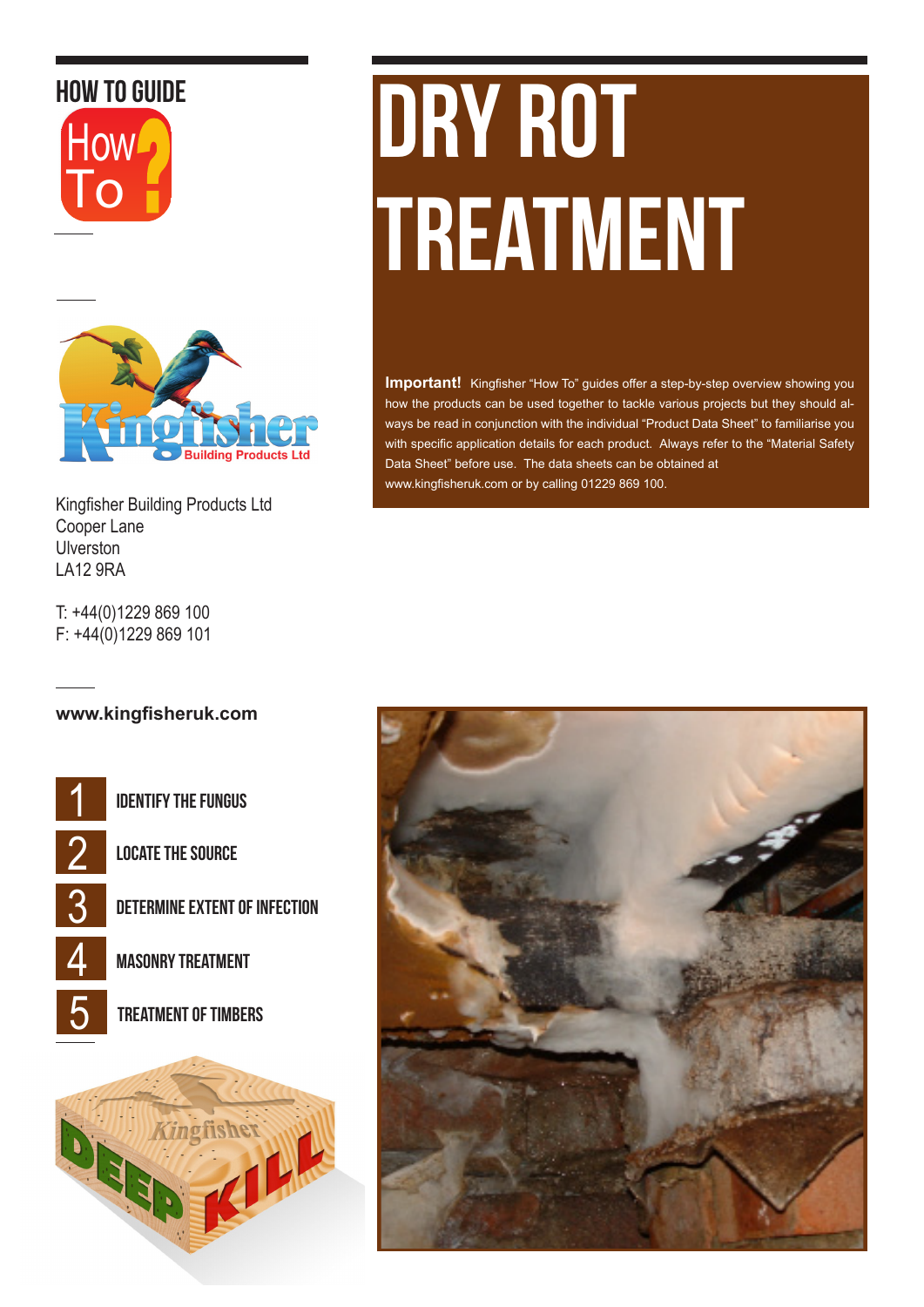#### Dry Rot Treatment



P. 01229 869 100 E. technical@kingfisheruk.com



When unwanted moisture finds its way into a building, wooden joists, floors and roof timbers are often affected. As moisture builds up in timber, it creates an ideal breeding ground for a variety of wood rotting fungi which depend on a damp, moisture laden environment to grow. Such fungi are often "at home" in dark, poorly ventilated cavities and under-floor spaces, where they simply need a single moisture source to start expanding and spreading decay to adjacent timbers. When such fungal attack is discovered specialist advice should be sought from Kingfisher. We run training courses for contractors wishing to specialise in this field.



#### **IDENTIFY THE FUNGUS**

Firstly you need to identify the type of rot that is present. True dry rot or Serpula Lacrymans is a common invasive fungus which travels through masonry and plaster to find the timber host that it needs to survive. It is easy to identify as it exhibits a distinctive white cotton form. Fully dry rotted timber crumbles readily between your forefingers. Wet Rot is a collective name for a variety of fungi which naturally break down wet timber e.g. where paint finish on a window frame has perished. If the timber feels spongy when pressed it is likely to be wet rot.



## **2** locate the source

Fungal attack will often (but not always) be traceable back to a structural defect providing a moisture source. In the case of dry rot this could be rising or penetrating damp creating an ideal environment beneath a floor or in a cavity. Or it could simply be a leaky roof. Whatever the case you need to resolve any structural defects, otherwise the fungus may return post treatment.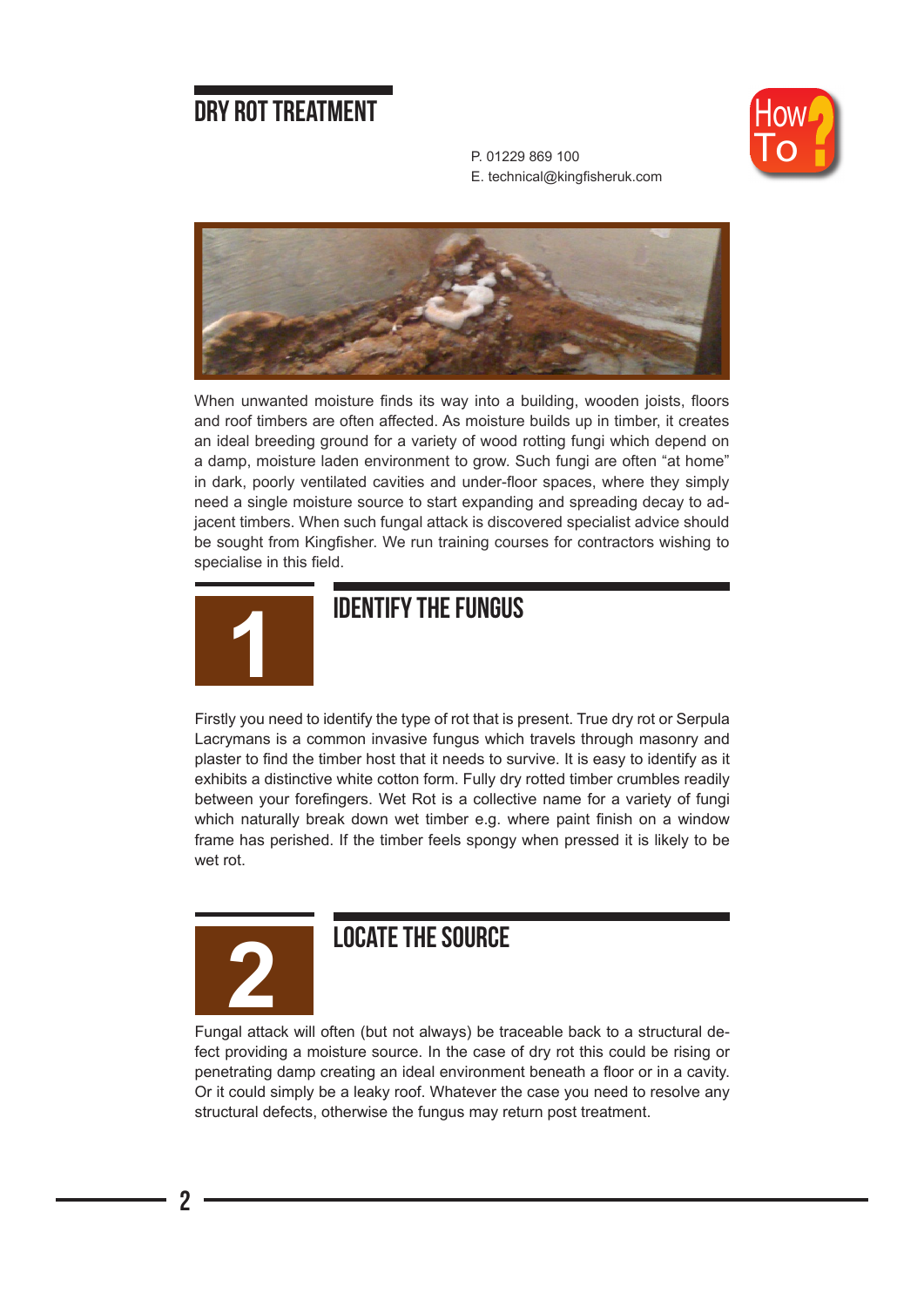#### Dry Rot Treatment



P. 01229 869 100 E. technical@kingfisheruk.com



## DETERMINE EXTENT OF INFECTION

This often involves destructive exposure and full removal of plaster and timber finishes back to the bare building structure. At this stage careful visual examination to determine the extent and severity of the outbreak is essential for developing a full and effective eradication strategy. If the surface is showing only minor signs of mycelium strands then spraying the exposed mortar may be sufficient. However, if it is apparent that mycelium strands are embedded in and issuing from the mortar beds, this indicates a possible deeper infestatation, requiring more specialised treatment. In addition, you should look out for accompanying red spore dust which may indicate a more deeply rooted infes-

tation. As this may involve drilling and irrigation of the affected area you should seek the advice of a specialist. In any event treatment for "dry rot" at any level of severity requires vigilence with regards to cross contamination and as a basic precaution you must always treat to at least 1000 mm beyond the obvious limit of infestation.





#### **MASONRY TREAMENT**

Suggested Product: Woodzone Masonry Biocide



Masonry and plasters contaminated with "dry rot" should be liberally sprayed with Kingfisher "Woodzone Masonry Biocide KF-18". This will kill the fungus in-situ and prevent dormant strands from re-growing in search of a new timber host. As described above in section 3, minor outbreaks can be treated by following this guide but if you suspect that the infestation may be more extensive then you should seek specialist advice as "dry rot" is a formidable enemy and can spread with surprising speed and destructive consequences. NOTE: Do not confuse the timber treatment Woodzone with the masonry treatment woodzone, they are categorically NOT interchangeable. If the treatment is sub-floor any earth solum areas should also be sprayed liberally as soil can be a persistent host for dry rot spores.